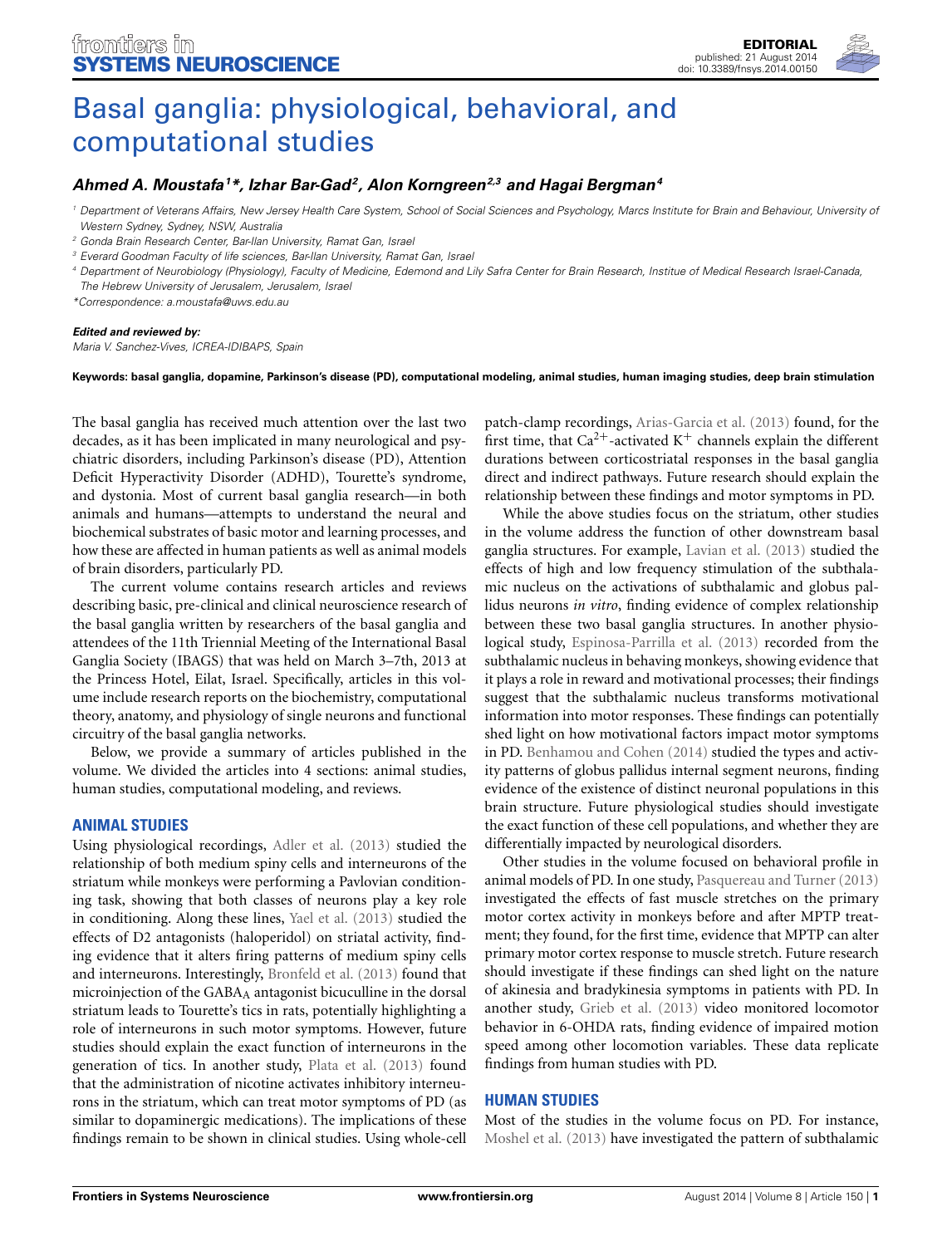nucleus oscillation and synchronicity in PD patients during the deep brain stimulation procedure. This is among the few studies that investigate the physiological patterns of different regions within the subthalamic nucleus in PD patients. Along the same lines, [Eitan et al.](#page-2-5) [\(2013\)](#page-2-5) recorded from the subthalamic nucleus in PD patients during deep brain stimulation procedures while subjects were presented with emotional stimuli and found evidence for hemispheric (right) and domain (bentro-medial) specificity of these responses. Future research should investigate hemispheric specificity of cognitive and motor processes in PD patients undergoing deep brain stimulation.

Other studies in the volume focus on cognitive profiles of PD patients. [Filoteo and Maddox](#page-2-6) [\(2014](#page-2-6)) studied category learning performance in PD patients, finding evidence for category discontinuity on learning. These extends prior findings by the same authors on the effects of PD on category learning [\(Filoteo et al.](#page-2-7), [2007](#page-2-7)[\).](#page-3-6) [Using](#page-3-6) [imaging](#page-3-6) [and](#page-3-6) [computational](#page-3-6) [modeling,](#page-3-6) O'Callaghan et al. [\(2013](#page-3-6)) studied learning impairment in PD patients, showing evidence for a role for the ventromedial prefrontal cortex and inferior frontal gyrus in these processes; this extends prior findings [of the role of the basal ganglia in learning processes \(](#page-2-8)Bodi et al., [2009;](#page-2-8) [Keri et al.](#page-3-7), [2010](#page-3-7)).

In one study, [Moll et al.](#page-3-8) [\(2014](#page-3-8)) recorded single cell as well as local field potential activity from globus pallidus (internal and external segments) in patients with cervical dystonia undergoing deep brain stimulation. They found that cervical dystonia is associated with asymmetric pallidal functions. However, future experimental and theoretical work should explain how damage to the globus pallidus relates to dystonia symptoms, and whether the basal ganglia direct pathway plays a similar role in dystonia symptoms.

### **COMPUTATIONAL MODELING**

The volume contains different kinds of computational models of the basal ganglia that focus on physiological properties of basal ganglia structures or the effects of PD on motor and cognitive processes.

Regarding physiological models, [Brody and Korngreen](#page-2-9) [\(2013](#page-2-9)) provided a compartment computational model linking synaptic plasticity with globus pallidus dynamics, as well as understanding the mechanism of the differential effects of low and high frequency stimulation on this structure. Future computational studies should also investigate the dynamics of other basal ganglia structures including low and high frequency stimulation of the subthalamic nucleus. Along the same lines, [Merrison-Hort and Borisyuk](#page-3-9) [\(2013](#page-3-9)) developed a computational model of the globus pallidus along with afferent inputs from the cortex and subthalamic nucleus, highlighting how motor symptoms in PD can arise from aberrations to this circuit. This work shows that complex interactions among cortical and subcortical structures underlie the occurrence of motor symptoms in PD. Unlike the above models, [Guo et al.](#page-3-10) [\(2013](#page-3-10)) provided a computational model of the thalamocortical circuit to investigate activity patterns of the thalamus in dystonia and PD, finding evidence that both diseases have to some extent similar effects on these basal ganglia structures. However, it remains to be shown on how damage to different basal

ganglia structures can leads to different symptoms as in PD and dystonia.

Some other models in the volume focus on simulating basal ganglia-related motor and cognitive processes in health and disease. For example, [Gupta et al.](#page-3-11) [\(2013](#page-3-11)) designed a basal ganglia model of precision grip in PD, addressing the effects of dopamine medications on grip function. This is among the first models that explains how dopamine medications impact grip force in PD patients. Future work should also address the effects of deep brain stimulation on grip force in PD. [Muralidharan et al.](#page-3-12) [\(2014\)](#page-3-12) provided one of the first computational models that simulate freezing of gait in PD as well as the effects of dopamine medications on gait parameters. This model specifically focused on simulating data from healthy subjects and PD patients passing through doorways of different widths. Future work should explain other factors that lead to freezing of gait, including obstacle avoidance, turning, and motor initiation. In another study, [Balasubramani et al.](#page-2-10) [\(2014\)](#page-2-10) designed a computational models of the role of dopamine and serotonin interaction in the basal ganglia in reward, punishment, and risk-based decision making, as studied previously in PD patients [\(Frank et al.](#page-2-11), [2007;](#page-2-11) [Bodi et al.](#page-2-8), [2009](#page-2-8)). This is among the few models that investigated the function of dopamine and serotonin in behavioral processes in PD. As for motor processes, [Tomkins et al.](#page-3-13) [\(2013\)](#page-3-13) developed a model of the striatum in action selection and decision making, showing how this circuit decides on responses based on cortical inputs. Future work should investigate how action selection relates to motor symptoms in PD, including akinesia, bradykinesia, and medication-induced dyskinesia. [Gershman et al.](#page-3-14) [\(2014\)](#page-3-14) address the issue of time in reinforcement learning models of the basal ganglia, suggesting a single mechanism of reinforcement learning and interval timing. [Paul and Ashby](#page-3-15) [\(2013\)](#page-3-15) provided a computational model showing how memory systems (explicit and procedural memory systems) interact during learning.

# **REVIEWS**

Our volume includes various reviews, which focus on either the physiological properties of a basal ganglia structure, a basal ganglia-related disorder, computational models of the basal ganglia, mechanism of action of deep brain stimulation in basal ganglia-related disorders, as well as interaction of the basal ganglia with other brain structures.

For example, [Schwab et al.](#page-3-16) [\(2013\)](#page-3-16) provided a review of the physiological properties of the globus pallidus external segment in health and disease (focusing on PD). Along the same lines, [Nambu and Tachibana](#page-3-17) [\(2014\)](#page-3-17) also reviewed data on basal ganglia (particularly subthalamic nucleus, and globus pallidus) oscillations in relation to PD motor symptoms. These reviews complement many other existing review on the function and role of the striatum in PD motor symptoms. On the other hand, [Molochnikov and Cohen](#page-3-18) [\(2014](#page-3-18)) reviewed data on the function of nigrostriatal and mesolimbic dopamine in different hemispheres. This review highlights the dissociable function of different hemispheres, yet future work should relate these findings to neurologica[l and psychiatric disorders. In another review,](#page-2-12) Bosch-Bouju et al. [\(2013](#page-2-12)) reviewed data on the role of the thalamus in the integration of data from the cortex, cerebellum, and basal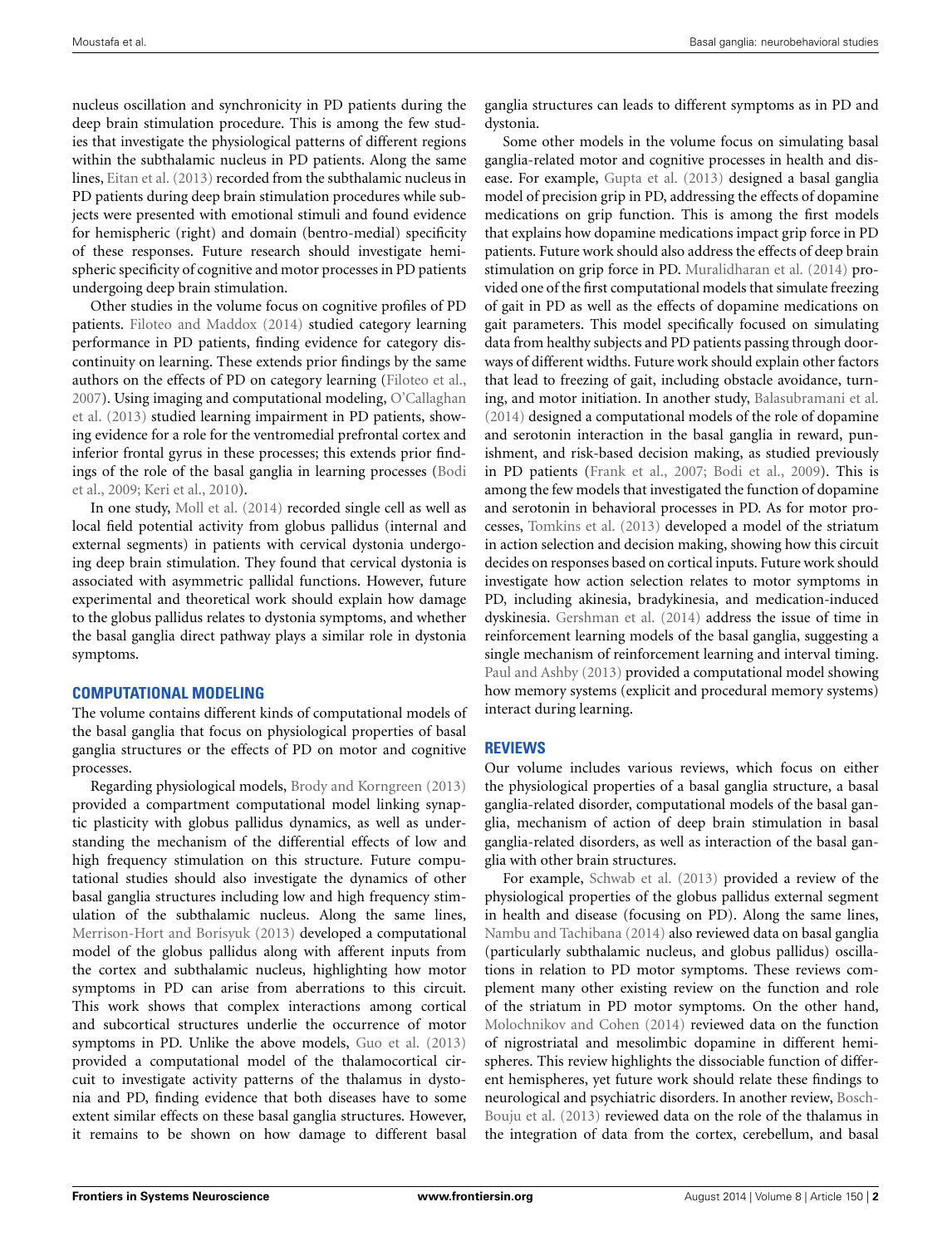ganglia, and how such pathways play a role in the occurrence of motor symptoms in PD. In another paper, [Nougaret et al.](#page-3-19) [\(2013\)](#page-3-19) provided a commentary on a recent anatomical study on th[e](#page-3-20) [prefrontal-subthalamic](#page-3-20) [pathway](#page-3-20) [in](#page-3-20) [primates](#page-3-20) [\(](#page-3-20)Haynes and Haber, [2013\)](#page-3-20). These studies highligh key findings on the patterns of connections from various prefrontal and cortical areas to the subthalamic nucleus. These studies have implications for understanding the motor and cognitive function of the subthalamic nucleus in healthy subjects as well as in patients with PD.

Further, some reviews in the volume attempt to explain the neural mechanism of deep brain stimulation. For instance, [Chiken and Nambu](#page-2-13) [\(2014](#page-2-13)) reviewed studies arguing that deep brain stimulation work by disrupting abnormal signal transmission in PD, dystonia, and tremor, while [Smith et al.](#page-3-21) [\(2014](#page-3-21)) reviewed data on the role of thalamo-striatal pathway in motor symptoms in PD, and suggest that deep brain stimulation to this pathway can aid in the treatment of PD symptoms. Unlike these reviews, [Jahanshahi](#page-3-22) [\(2013](#page-3-22)) reviewed recent studies on the effects of subthalamic deep brain stimulation on motor and cognitive processes in PD, focusing on inhibitory and cognitive control. This review shows that beside motor processes, deep brain stimulation has a complex effect on cognitive control as well as other cognitive processes.

Some other reviews in the volume focus on behavioral processes. For instance, [Seger](#page-3-23) [\(2013\)](#page-3-23) provided an overview of the function of the visual cortico-striatal loop. This loop has so far received little attention in the literature than other basal ganglia loops. Interestingly, [Simola et al.](#page-3-24) [\(2013](#page-3-24)) reviewed data on how early movement can impact abnormal involuntary movement and dyskinesia, focusing on the effects of dopamine replacement therapies on these motor complications. Studies reviewed here shed light on how levodopa and dopamine agonists can differentially affect the occurrence of dyskinesia in a subset of PD patients. Unlike prior reviews, [Retailleau and Boraud](#page-3-25) [\(2014](#page-3-25)) reviewed data on the role of dopamine projection to the hippocampus in navigation in 6-OHDA rats. This review addresses an often less studies issues as most existing studies focus on dopamine projections to the [basal ganglia and prefrontal cortex. In another review,](#page-3-26) Shine et al. [\(2013](#page-3-26)) provided a review of the neural and cognitive underpinnings of freezing of gait in PD. This review shed light on the complexity of freezing of gait, and explain how damage to the basal ganglia and the cortex can lead to lead to this motor symptom. Further, [Moustafa and Poletti](#page-3-27) [\(2013\)](#page-3-27) reviewed studies on the cognitive and neural abnormalities in subtypes of PD patients including tremor- vs. akinesia-dominant as well as patients with or without depression, impulsivity, and hallucinations. Further, [Leisman et al.](#page-3-28) [\(2014\)](#page-3-28) reviewed studies addressing the relationship between the basal ganglia and ADHD. This review explain how damage to corticostrial loops lead to attentional and impulsive behavior in ADHD patients.

Other reviews focus on computational models of the basal ganglia. In one study, [Schroll and Hamker](#page-3-29) [\(2013\)](#page-3-29) have provided an extensive review of existing basal ganglia models, focusing on models relating the anatomy of the basal ganglia to behavioral processes. This study reviewed most existing studies on the function of the basal ganglia direct and indirect pathways. On the other hand, [Helie et al.](#page-3-30) [\(2013\)](#page-3-30) reviewed basal ganglia network models of various motor and cognitive processes, including working memory, categorization, and sequence learning, and handwriting. This review shows how the basal ganglia can play a similar role in motor and cognitive processes.

## **CONCLUSIONS**

This volume provides the latest data on animal models of basal ganglia dysfunction and clinical studies in human patients with basal ganglia-related disorders. Although there are a multitude of studies on the anatomy, phyiology, and computational models of the basal ganglia, there are still many open questions. Future experimental and computational studies will continue to understand how exactly neurological and psychiatric disorders impact the basal ganglia as well as the neural mechanism of medications and deep brain stimulation.

### **REFERENCES**

- <span id="page-2-0"></span>Adler, A., Katabi, S., Finkes, I., Prut, Y., and Bergman, H. (2013). Different correlation patterns of cholinergic and GABAergic interneurons with striatal projection neurons. *Front. Syst. Neurosci.* 7:47. doi: 10.3389/fnsys.2013. 00047
- <span id="page-2-2"></span>Arias-Garcia, M. A., Tapia, D., Flores-Barrera, E., Perez-Ortega, J. E., Bargas, J., and Galarraga, E. (2013). Duration differences of corticostriatal responses in striatal projection neurons depend on calcium activated potassium currents. *Front. Syst. Neurosci.* 7:63. doi: 10.3389/fnsys.2013.00063
- <span id="page-2-10"></span>Balasubramani, P. P., Chakravarthy, V. S., Ravindran, B., and Moustafa, A. A. (2014). An extended reinforcement learning model of basal ganglia to understand the contributions of serotonin and dopamine in risk-based decision making, reward prediction, and punishment learning. *Front. Comput. Neurosci.* 8:47. doi: 10.3389/fncom.2014.00047
- <span id="page-2-4"></span>Benhamou, L., and Cohen, D. (2014). Electrophysiological characterization of entopeduncular nucleus neurons in anesthetized and freely moving rats. *Front. Syst. Neurosci.* 8:7. doi: 10.3389/fnsys.2014.00007
- <span id="page-2-8"></span>Bodi, N., Keri, S., Nagy, H., Moustafa, A., Myers, C. E., Daw, N., et al. (2009). Reward-learning and the novelty-seeking personality: a between- and withinsubjects study of the effects of dopamine agonists on young Parkinson's patients. *Brain* 132(pt 9), 2385–2395. doi: 10.1093/brain/awp094
- <span id="page-2-12"></span>Bosch-Bouju, C., Hyland, B. I., and Parr-Brownlie, L. C. (2013). Motor thalamus integration of cortical, cerebellar and basal ganglia information: implications for normal and parkinsonian conditions. *Front. Comput. Neurosci.* 7:163. doi: 10.3389/fncom.2013.00163
- <span id="page-2-9"></span>Brody, M., and Korngreen, A. (2013). Simulating the effects of short-term synaptic plasticity on postsynaptic dynamics in the globus pallidus. *Front. Syst. Neurosci.* 7:40. doi: 10.3389/fnsys.2013.00040
- <span id="page-2-1"></span>Bronfeld, M., Yael, D., Belelovsky, K., and Bar-Gad, I. (2013). Motor tics evoked by striatal disinhibition in the rat. *Front. Syst. Neurosci.* 7:50. doi: 10.3389/fnsys.2013.00050
- <span id="page-2-13"></span>Chiken, S., and Nambu, A. (2014). Disrupting neuronal transmission: mechanism of DBS? *Front. Syst. Neurosci.* 8:33. doi: 10.3389/fnsys.2014.00033
- <span id="page-2-5"></span>Eitan, R., Shamir, R. R., Linetsky, E., Rosenbluh, O., Moshel, S., Ben-Hur, T., et al. (2013). Asymmetric right/left encoding of emotions in the human subthalamic nucleus. *Front. Syst. Neurosci.* 7:69. doi: 10.3389/fnsys.2013.00069
- <span id="page-2-3"></span>Espinosa-Parrilla, J. F., Baunez, C., and Apicella, P. (2013). Linking reward processing to behavioral output: motor and motivational integration in the primate subthalamic nucleus. *Front. Comput. Neurosci.* 7:175. doi: 10.3389/fncom.2013.00175
- <span id="page-2-6"></span>Filoteo, J. V., and Maddox, W. T. (2014). Procedural-based category learning in patients with Parkinson's disease: impact of category number and category continuity. *Front. Syst. Neurosci.* 8:14. doi: 10.3389/fnsys.2014.00014
- <span id="page-2-7"></span>Filoteo, J. V., Maddox, W. T., Ing, A. D., and Song, D. D. (2007). Characterizing rule-based category learning deficits in patients with Parkinson's disease. *Neuropsychologia* 45, 305–320. doi: 10.1016/j.neuropsychologia.2006. 06.034
- <span id="page-2-11"></span>Frank, M. J., Samanta, J., Moustafa, A. A., and Sherman, S. J. (2007). Hold your horses: impulsivity, deep brain stimulation, and medication in parkinsonism. *Science* 318, 1309–1312. doi: 10.1126/science.1146157